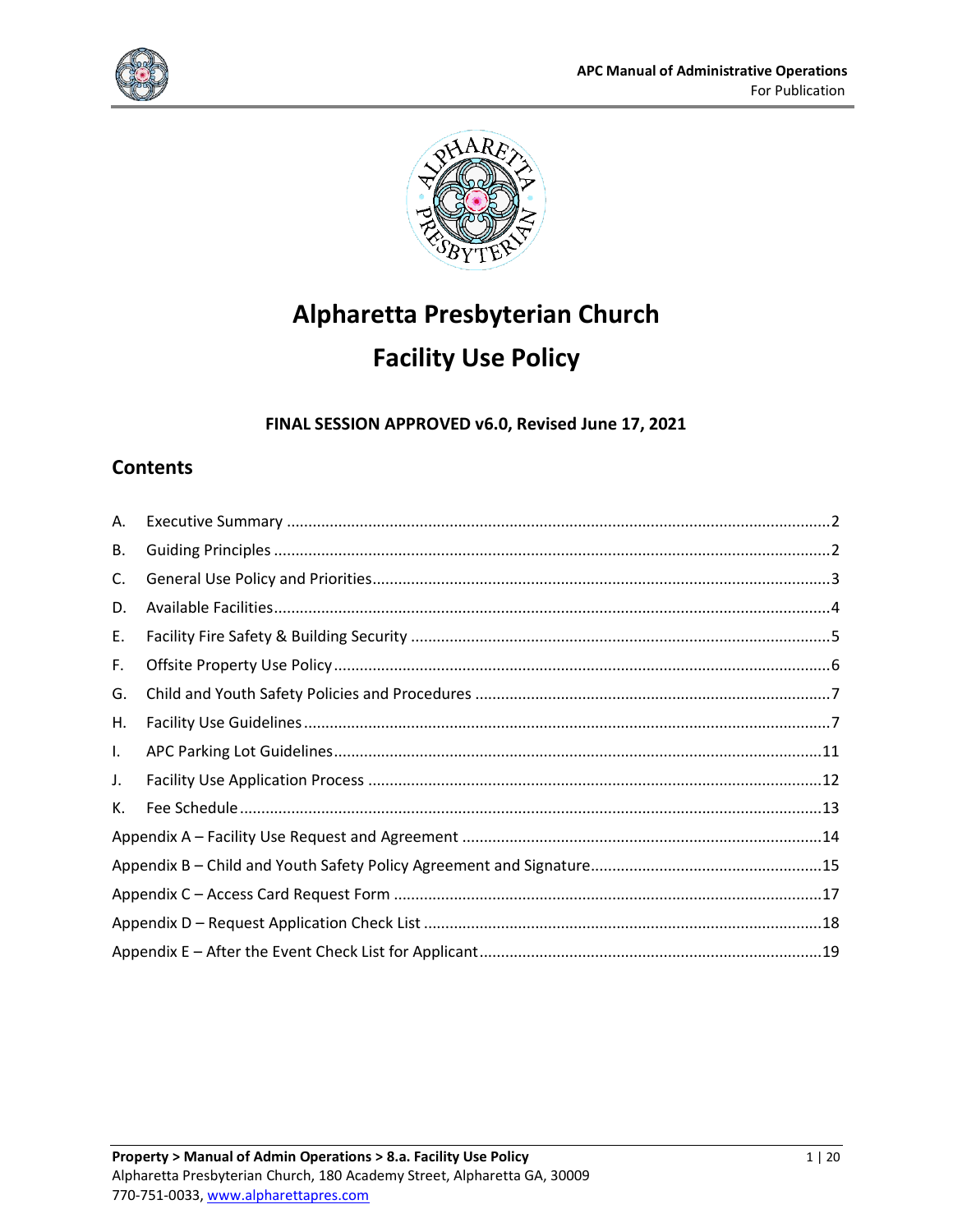

# <span id="page-1-0"></span>**A. Executive Summary**

Alpharetta Presbyterian Church (APC) supports a wide array of activities, meetings, and functions for member, non-profit, childcare, and outreach organizations. This includes an active community theater, day school, scout home, recovery group meetings, civic organizations all in addition to being a center of worship, spiritual growth and youth ministry for its congregation. The result is that APC's facilities are in constant use seven days a week both day and night.

The purpose of the Facility Use Policy is to communicate processes and procedures necessary to be good stewards of God's facility that is in such heavy demand. This stewardship has many dimensions but it primarily involves providing a safe and well-maintained facility that allows the church to carry out its mission.

The policy is not intended to be a deterrent or obstacle to use of the facilities; in fact, it is quite the opposite. We are delighted that APC is woven into the fabric of the local community and believe this is a vital part of our mission. The policy is simply intended to clearly communicate how the facility can be used and any associated expectations and requirements.

The key principles of the policy that everyone should be aware of are:

- APC does not restrict use to members only, but there may be preference given to members
- APC is generally available for non-profit use only. The Session can make exceptions based on activities it deems to be consistent with the church mission or to the benefit of the Church.
- A Facility Use Request and Agreement form is required for all groups (annually renewable) for them to be permitted to meet.
- Only specific parts of the facility are available for certain functions not all of the facility is made available.
- There are fees associated with the use of facilities by outside (non-APC sponsored) organizations.
- All activities must be on the church master calendar and cannot be changed without church office approval.
- Organizations that do not abide by the agreement risk forfeiting their permission to use the facility.

Organization leaders must read the policy in its entirety prior to returning the Facility Use Request and Agreement. In case of an emergency, we strongly suggest any others involved also read the complete policy.

# <span id="page-1-1"></span>**B. Guiding Principles**

God has richly blessed Alpharetta Presbyterian Church (APC) with beautiful facilities for its mission and ministry. The primary purpose of these facilities is to provide a place for the worship of God, a place where people can learn of God's ways and his will, and where God's people can enjoy Christian fellowship. Our buildings exist for the same purpose that we as individuals exist – The mission of Alpharetta Church is – "We are a Christ-centered family of believers committed to growing spiritually, worshipping joyfully, and sharing God's love daily."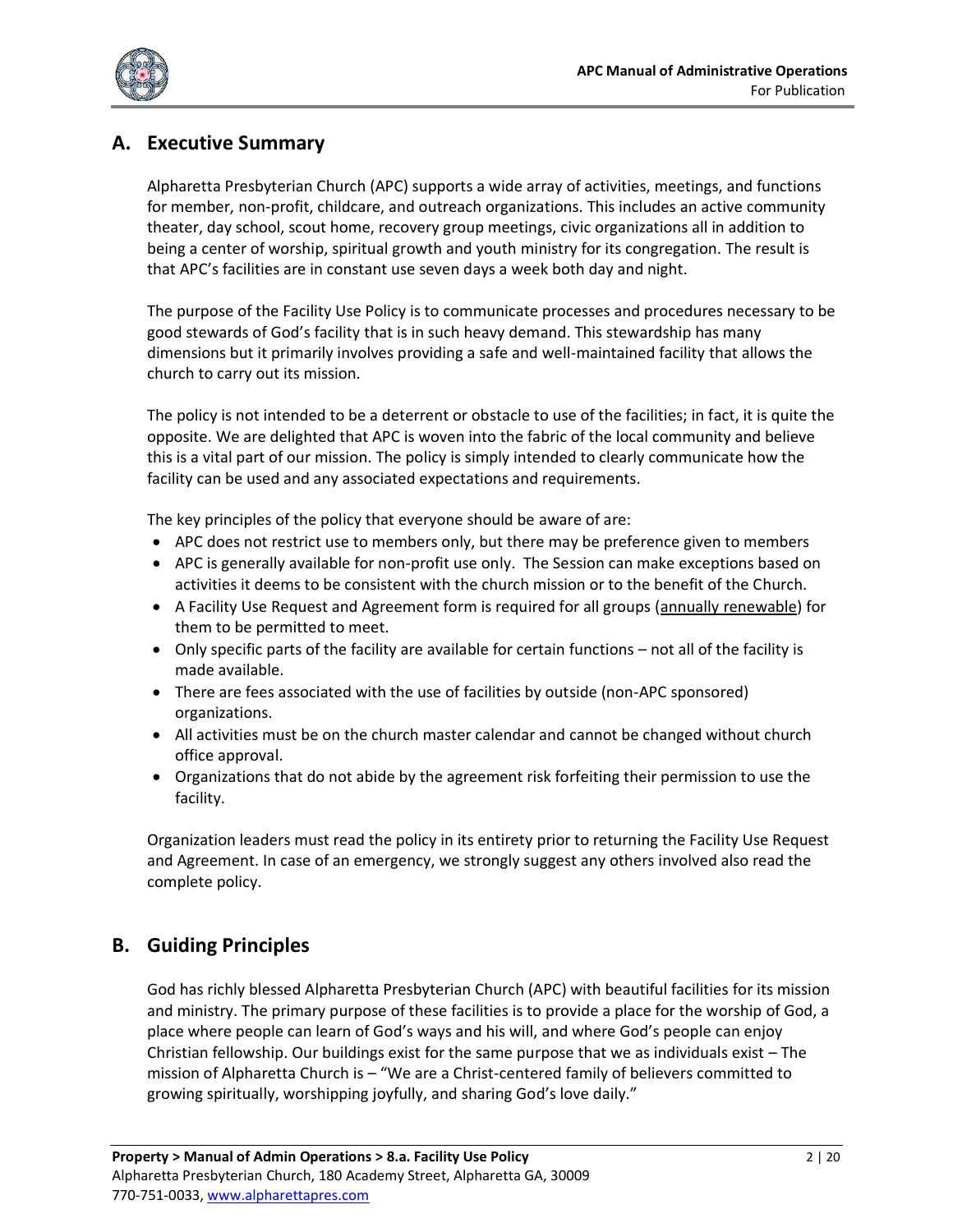

The four principles of stewardship guiding APC in the use of its facilities:

- 1. The buildings of APC do not belong to any group, individual, or even to the congregation. They belong to God. God has entrusted us with the use of these facilities and thus they must be maintained and cared for in a manner that would be pleasing to the Lord.
- 2. As an entrustment, God does not want us to hoard the facilities, or to keep them only for ourselves. He wants us to share what we have with others who also want to advance the Kingdom of God, and to help the children of God.
- 3. All visitors are to be treated as honored guests and welcomed as we would welcome Christ, by providing a safe and clean environment.
- 4. Wise stewardship of God's possession is expressed through energy conservation, cost reductions, and properly protecting against loss or misuse.

# <span id="page-2-0"></span>**C. General Use Policy and Priorities**

APC grants the use of church facilities to community groups and organizations whose purpose is to the betterment of the individual or the church as a whole, through fellowship and education consistent with a Christian place of worship.

Facilities are not available for the following purposes/categories:

- 1. partisan political functions
- 2. religious events inconsistent with the mission of APC
- 3. Commercial (for profit) use

Session may approve exceptions to the above list. The fact that a group is permitted to meet at the church does not in any way constitute APC's endorsement of the group's policies or beliefs. Any permit to use church facilities is revocable and non-transferrable, and the church or its authorized agent may reject any application or cancel any permit. Failure to abide by these guidelines will result in a denial by APC of use of the facility.

All applications are tentative until approved. When applicants' requested use of the facility conflict, permission will be granted in the following order or priority:

- 1. uses and groups directly related to APC
- 2. uses and groups/organizations indirectly related to APC
- 3. order in which requests were made
- 4. church staff will make decisions in the case of space conflicts

Though exceptions may be made upon request, groups or organizations seeking use of APC facilities will be assessed a fee to cover any costs or expenses for making the facility available. The fee is due and payable in full when the event is confirmed by the church and placed on the calendar. The fee will be fully refundable if the event is cancelled by the group/organization and the church office is notified a minimum of one week prior to the event. Events cancelled less than one week prior will incur a 50% cancellation fee. Refer to Section K – Fee Schedule for details.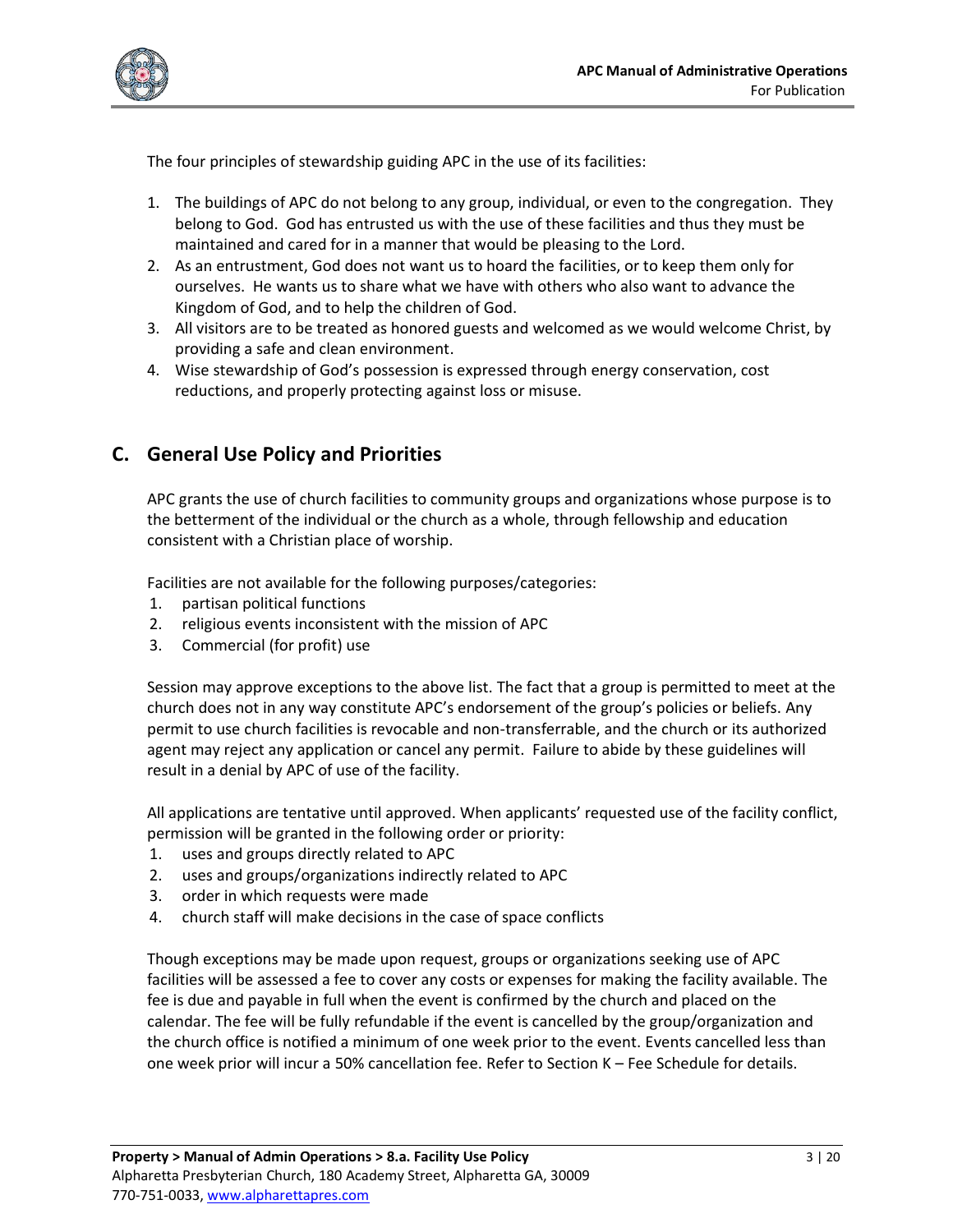

Weddings are an exception and do not need to be paid in full at the time the church is reserved. A deposit can hold the church with the balance being due not later than two weeks before the wedding. Refer to Section K – Fee Schedule for details.

All groups/organizations authorized to use the facilities on a recurring basis must reapply for use of the facility annually during the month of January or August, depending upon the group.

# <span id="page-3-0"></span>**D. Available Facilities**

Specific areas of the Church are available and each is appropriate for specific types of functions.

- **1. Sanctuary** The sanctuary is available primarily for weddings, funerals, and concerts, but occasional exceptions may be made for formal events.
- **2. Fellowship Hall** APC's fellowship hall is a flexible space that can serve many diverse needs. It can be configured for dining, as a classroom environment, and for theater –style presentations. The Fellowship Hall is available for non-member rehearsal dinners and/or non-member wedding receptions.
- **3. Kitchen** The APC kitchen is adjacent to the fellowship hall and is professionally equipped for serving large groups. It is permissible for groups to use the kitchen but they must adhere to specific rules as stipulated in Section H (Facility Use Guidelines) paragraph 24. The church has a working relationship with a private chef who is available for hire.
- **4. Gym** The Church gym can be configured as a gym or for presentations with theater style seating.
- **5. Adult Classrooms** A number of classrooms are available that are appropriate for small to medium size groups. Staff can recommend the room with the most appropriate configuration based on the organization's needs.
- **6. Theater** The APC Theater has a stage and lighting appropriate for small productions and will seat audiences up to 60.

### **Facilities Not Available**

The following facilities are not available for use:

- Day School kitchen/pantry facilities
- Church offices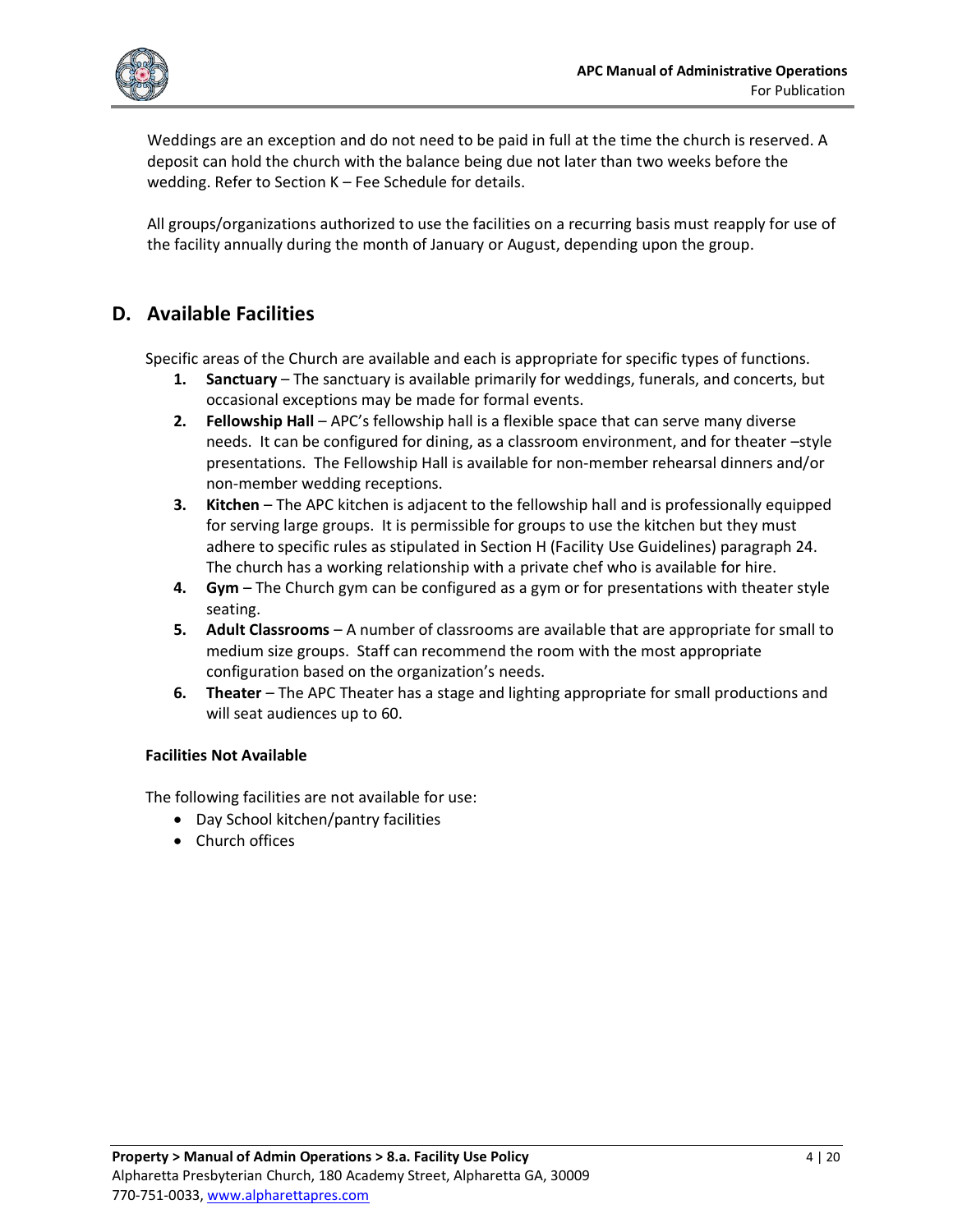

# <span id="page-4-0"></span>**E. Facility Fire Safety & Building Security**

APC is required to meet and maintain compliance with the Alpharetta fire code. This includes the maintenance of proper signage, smoke detectors, commercial sprinkler system, and unobstructed exits and stairwells. As per the Alpharetta Fire Marshall, nothing may be stored in any stairwell, even temporarily.

APC is a **No Smoking** facility and property. Smoking is not permitted anywhere on the property including outside any of the buildings.

The single lane, circular drive at the front of the property is an Alpharetta Fire Marshall designated fire lane. As such, parking is not permitted anywhere along the curb on this single lane, circular drive. In the event of a fire, obstruction of the fire department could seriously restrict fire department access and potentially endanger lives.

No open flames of any kind, including candles are permitted in any part of the facility, with the exception of special permission for weddings and other special events in the building as indicated in Section H (Facility Use Guidelines) paragraph 14.

APC operates a Day School. For the safety of the children, access to the facility must be restricted. Throughout the week, the only doors that are permitted to stay in an unlocked and open position are the awning-covered double doors leading to the main hallway for the church offices. Other doors throughout the property may be used by persons possessing access cards or keys but are not to be set in an unlocked position or blocked open.

Emergency exit plans are located inside each classroom.

Safety/emergency first-aid kits are located in the church office (under the sink), Sunrise Room, in the kitchen (2), in the church workroom (pre-school wing), in the CE kitchen, the CE music room, and in the Youth Ministry Lounge.

Defibrillators (with attachments for use with children) are located on the wall outside the church office and the Youth Ministry Lounge. A portable unit is stored in the upper sink cabinet in the church workroom located in the CE building.

For Handicapped and elderly requiring easy access to classrooms on the upper level of the church, APC maintains an elevator. The elevator requires the use of a key card during Day School hours M-F, on Saturday, and after church services on Sundays.

Since the building is no longer accessed via exterior door keys, people who need access to APC outside of normal hours may obtain an Access Card by filling out the appropriate form obtained from the Church Office. The key cards can be programmed to open certain doors during specific times and may be deactivated if not used appropriately. They are not to be shared with anyone other than the person to whom the card was assigned. If the card is lost, APC should be notified immediately so it can be deactivated. If a new key card is needed, a fee of \$10 will be assessed. A picture ID will be required to receive a key card and the key card may be deactivated if not used appropriately or outside of the scope of the access card request.

On Sundays, the property committee is responsible for unlocking/locking both interior and exterior doors on the entire property. The "card access doors" are on a timer and will automatically open and close at programmed times.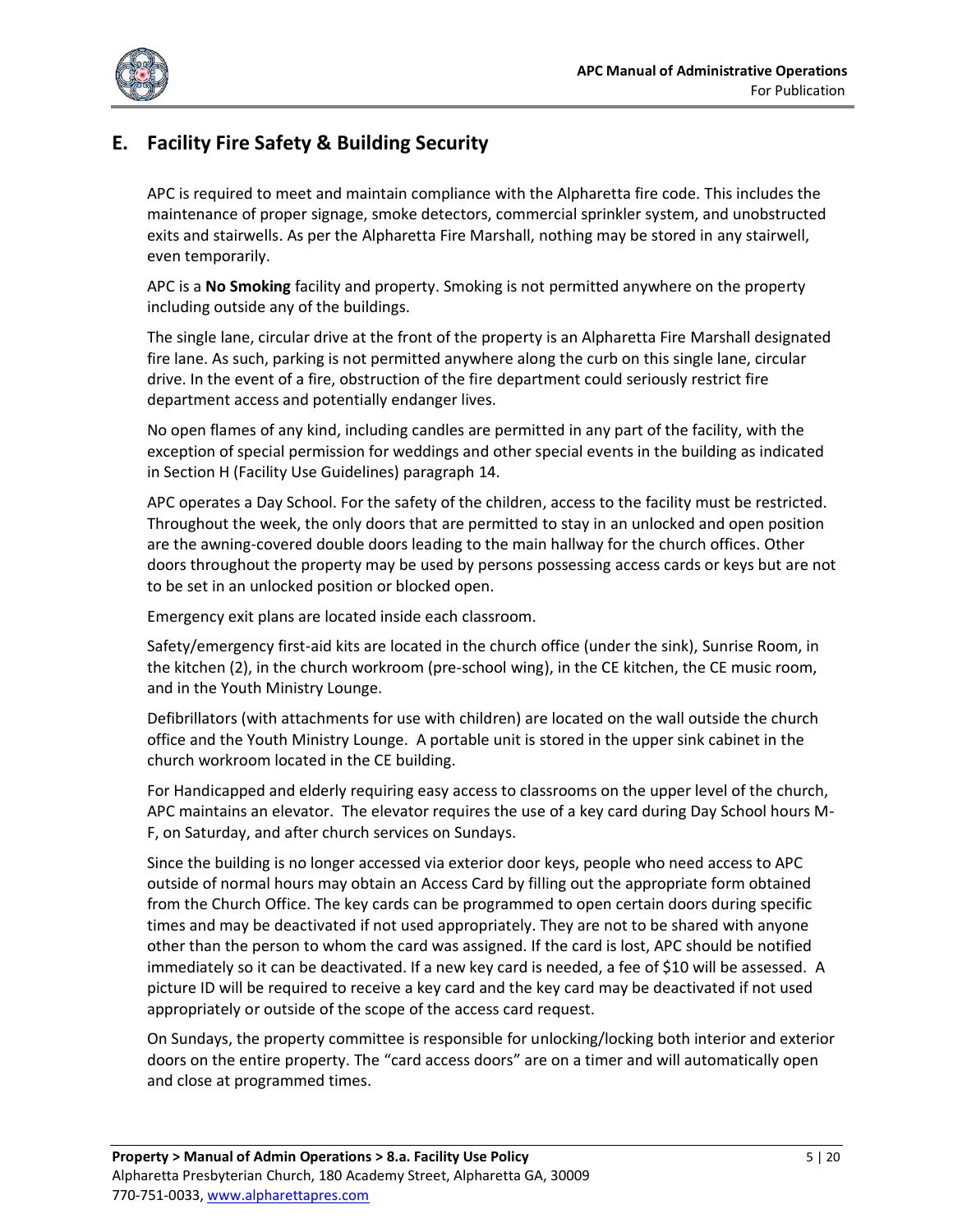

The APC Property Manager is responsible for locking all exterior entrances to the facility at the end of normal office hours. The APC Property Manager will inform the primary contact for the last organization using the facility (based on the master calendar) that they are responsible for locking specific exterior doors at the end of every evening.

The facility curfew is 11:00 PM. All organizations and persons making use of the facility must leave the facility by then, unless granted special permission by the Property Manager.

The facility is alarmed and monitored as well as covered with a video surveillance system. The only persons permitted in the facility or on the property without special permission of the APC Property Manager between 11 PM – 6 AM are the cleaning crew.

Below is an abbreviated checklist for locking up after an event (worship, afternoon/evening event, wedding, etc.).

# **Locking Up**

- 1. All "card access doors" are on timers.
- 2. Make sure all exterior doors (in the Narthex area, Educational wing, kitchen, Fellowship Hall, and upstairs) are closed and locked.
- 3. Turn off Handicap Door automatic access in Narthex.
- 4. Make sure the interior card access door and regular door to the educational wing at the awning door hallway are closed.
- 5. Close these *interior* doors and make sure they are locked.
- 6. Interior door in the Educational wing that exits to the west parking lot
- 7. Interior door close to the elevator in the Educational wing
- 8. Turn off **ALL** lights. Only the lights in the stairwells will stay on.

# <span id="page-5-0"></span>**F. Offsite Property Use Policy**

APC property is not available to be borrowed for offsite use by either members or non-members regardless of private or public nature of the event. This includes but is not limited to the following:

- Audio Visual Equipment
- Computer Equipment
- Kitchen Supplies & Equipment
- Tools & Ladders
- Office, School and Cleaning Supplies
- Furniture
- Musical Instruments

An exception is for members who may request to borrow folding metal (not padded) chairs and tables for use offsite by church sponsored organizations/events or individuals provided the following conditions are met:

• A Facility Use Request and Agreement is filled out and approved by the APC Property Manager for the quantity and requested date(s).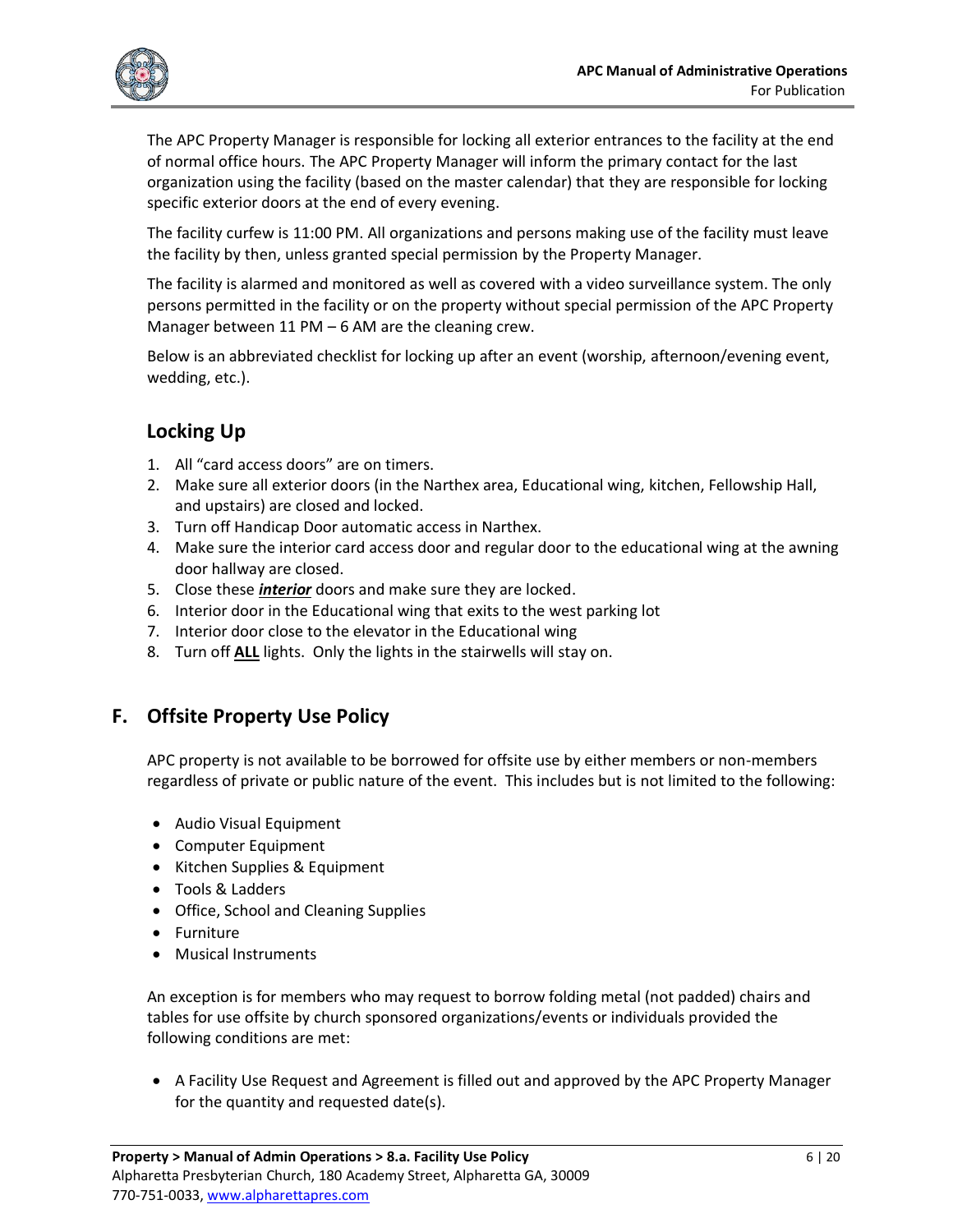

- An APC member must sign the Facility Use Request and Agreement as the responsible party regardless of their personal involvement in the offsite event.
- The responsible APC member must arrange and supervise the pickup and return.
- The responsible APC member understands that failure to return the tables and chairs on time may impact other scheduled functions and use of the property.

Special exceptions may be granted for APC property other than folding chairs and tables at the discretion of the APC property committee and/or Session.

# <span id="page-6-0"></span>**G. Child and Youth Safety Policies and Procedures**

APC maintains a Child and Youth Safety Policies and Procedures for groups who use the facility. The policy is designed to protect children and youth in our community from sexual and/or physical abuse. The complete policy for all groups using our facility can be found on the website at [www.alpharettapres.com](http://www.alpharettapres.com/) under the drop-down tab "About Us", "Facility Use/Weddings", "Documents and Forms", under the heading "CHILDREN AND YOUTH".

All children's or youth activities must be supervised by a minimum of two (2) adults over the age of 21 and requires the completion of Appendix B.

# <span id="page-6-1"></span>**H. Facility Use Guidelines**

Any group or organization using the facilities at APC will be required to sign a Facility Use Request and Agreement (Appendix A) that includes the following policies and conditions. Failure to abide by this policy will cause APC to deny access to that particular group or organization.

### **Policy and conditions for use of APC facilities:**

#### **General Information**

**1.** Persons requesting use of the facilities must be at least 18 years of age. If applicant is not an APC member, picture identification will be required. References may be requested prior to confirmation of facility reservation. Usage is subject to approval by the Session. *[Ref. Section C,]* The facility is not available for use during holidays observed by the church (a list of holidays can be requested at the church office). There is no guarantee, or right to use APC facilities by any non-APC ministry group. Applicant agrees to leave the facility in the condition it was found. Insurance and security deposit requirements are waived for memorial services. (See further guidelines below.) Group/organizations that have applied and have been permitted to use the facility may not alter their meeting times or days without notifying and receiving permission from the APC Property Manager.

#### **2. Hold Harmless Agreement**

Applicant agrees to use the APC facilities at their own risk. Applicant further agrees to indemnify, defend, and hold harmless APC, its officers, agents, elders, pastors, and employees and volunteers against any and all claims, demands, damages, costs, injuries, expenses of any nature including court costs and attorney fees arising out of or resulting from the applicant's use of APC's property, equipment or facilities.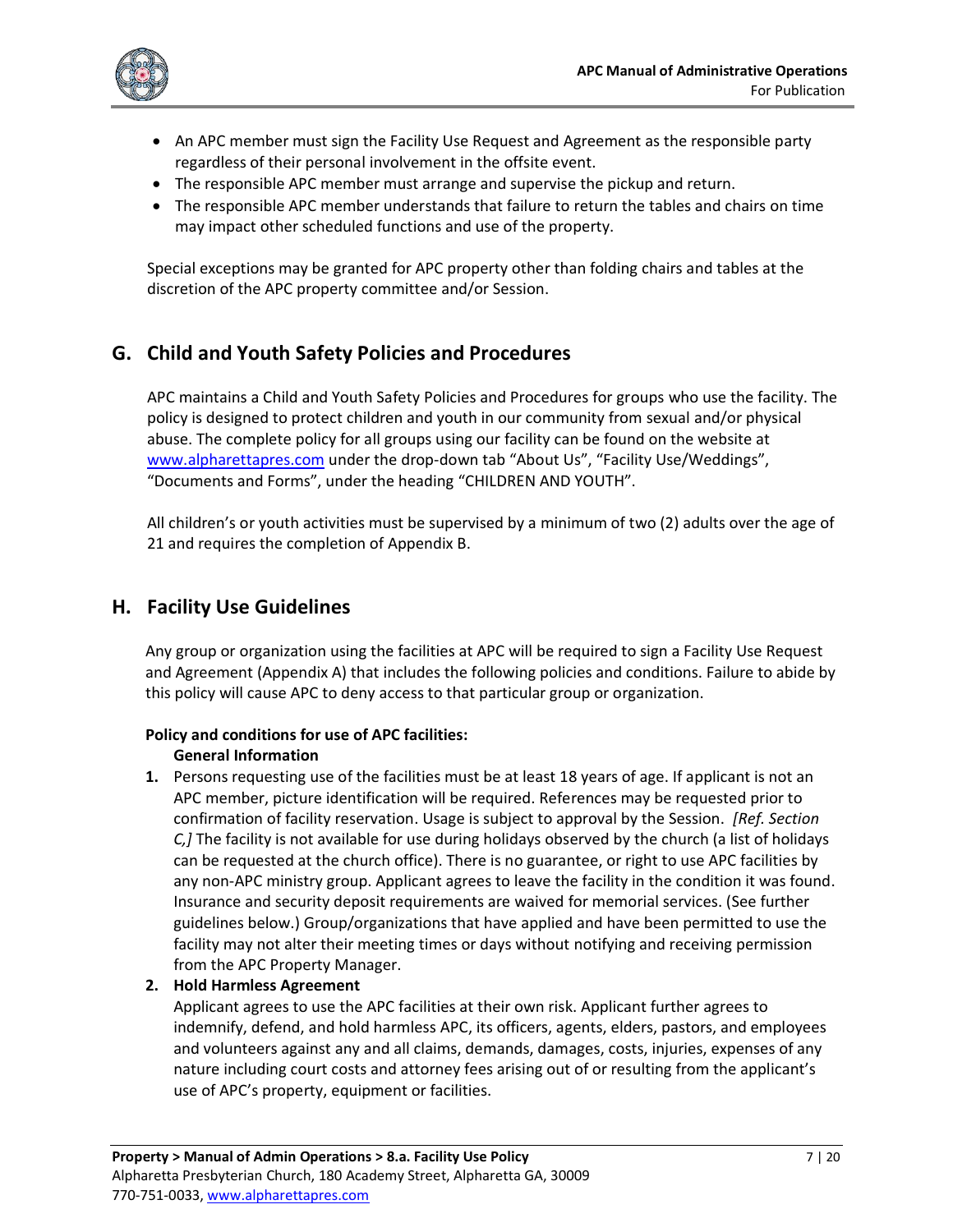

#### **3. Insurance**

Non-profit groups/organizations applying to use APC facilities for non-APC related events will be required to furnish proof of liability insurance. Any third party, for profit business doing business on APC property, including caterers, must provide evidence of adequate insurance as determined by APC's independent insurance agent.

#### **4. APC Events Priority**

Normally facilities will only be available for non-APC events when church sponsored events have not been pre-scheduled. Once reserved, the APC sponsored event or ministry meeting will have priority. All reservations for non-APC events are subject to availability and approval. The APC church admin will place an event on the master calendar, only after an application is approved. An APC sponsored event is defined as any event requested by any APC ministry leader for an activity related to that ministry or a non-APC group that has been approved by the APC Property Manager and/or Property Committee. An APC member may also request facility use for family or personal social events (provided they are not for profit).

#### **5. Alcoholic Beverages**

No alcohol is permitted in the parking lot or in any other area of the facilities. If any person violates these rules, they will be asked to leave the function immediately.

#### **6. Child Care**

Our policy prohibits the use of privately hired babysitters to care for the children of the guests. APC has childcare workers who are screened, as well as trained in first aid and safety, who can be scheduled to care for the children. APC childcare workers will follow APC Nursery procedures and APC Child Protection Policy. Childcare service can be requested for a fee using the Facility Use Request and Agreement.

#### **7. Other Uses**

Other areas of the facility may be in use during an event or activity by other groups or persons. Courtesy and respect towards all other facility users are expected. The user agrees to vacate the premises at the end of the pre-reserved time.

#### **8. Smoking, Illegal Substances, and Weapons**

Smoking, use of any illegal drugs, or other controlled substance is not allowed on church property. No firearms or other weapons are allowed on church property unless they are in the possession of law enforcement personnel.

#### **9. Event Hours**

Events should normally end no later than 10:00 PM. The building curfew is 11:00 PM. Any cleanup the applicant is responsible for must be completed before building curfew. This is necessary as the room may need to be reset and custodial services completed for the following day's events.

#### **10. Staff Representative**

Contact information for an APC Staff Representative will be available to all event leaders. They are available to provide facility assistance and to answer questions. They will also provide any special instructions for facility use, such as opening and closing the building, when required. The APC Staff Representative has the authority to stop any inappropriate activity or to stop any event or activity and clear the facility, as they deem necessary, for safety or security reasons, or if non-allowed or inappropriate activities are occurring. The APC Staff Representative may, at his/her discretion, choose to provide a single warning prior to cancellation of the activity or event. Prior to usage of the facility, the APC Staff Representative will review guidelines, rules, and safety/security requirements with the applicant's on-site coordinator for the event. Should an emergency occur during an event, the applicant's on-site person responsible for the event is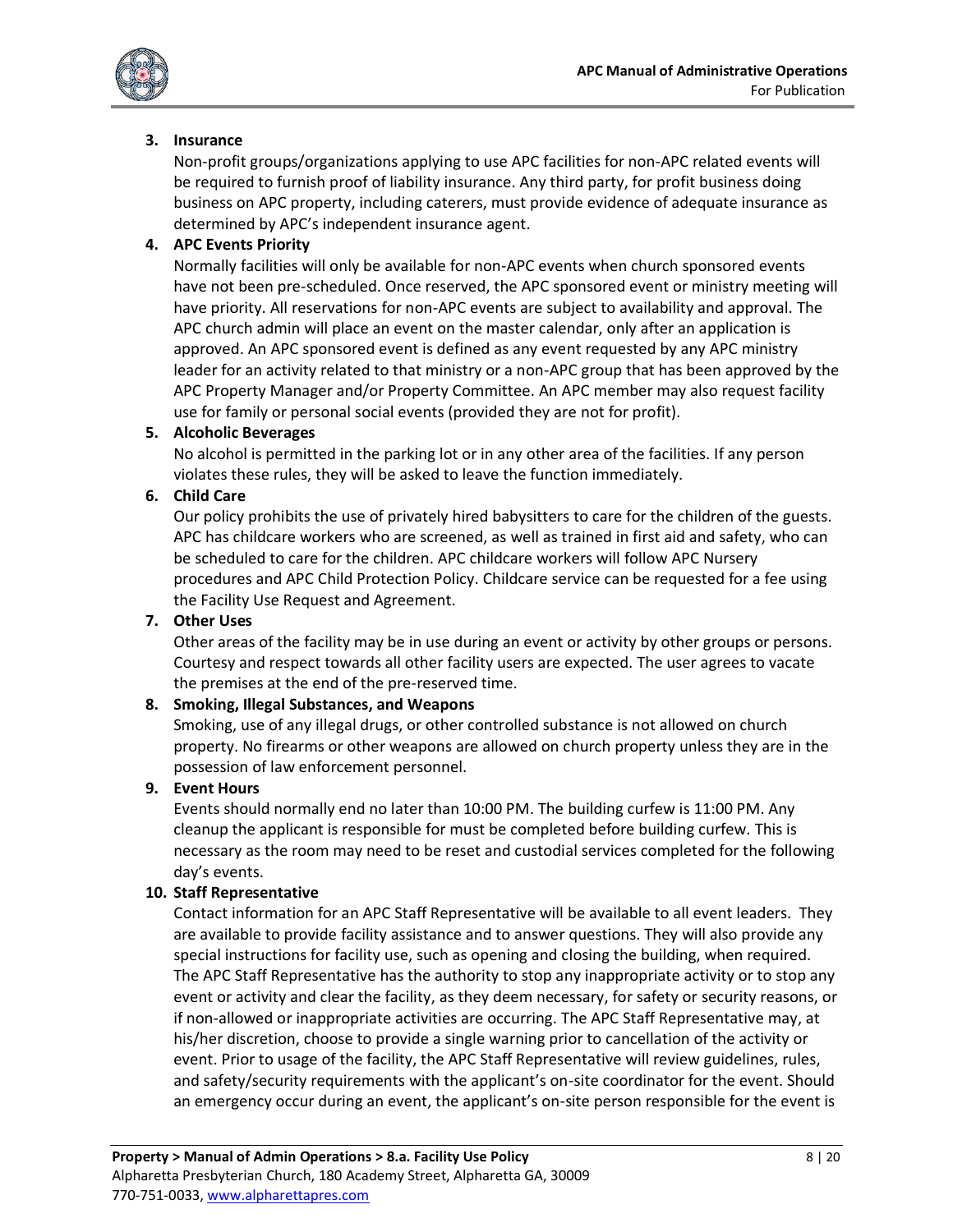

required to follow evacuation and/or security/safety rules, call 911 when necessary and to advise the APC Staff Representative of any accident, injury, breakage, or emergency as soon as feasible, possibly after the incident. Weddings require coordination with APC's wedding coordinator and custodial service. The assigned wedding coordinator will provide a Wedding Information Booklet and Wedding Coordinator's Information Sheet. These will contain specific facilities use guidelines and input for wedding parties.

### **11. Food and Drinks**

Food and beverages are not permitted in the Sanctuary. Food and beverages are permitted in other parts of the facility provided they do not require open flame for heating/warming and are disposed of properly.

### **12. Outside Vendor Provided Equipment**

If rental or other equipment or decorations are being delivered, they must be delivered after the start time reserved for the event and be picked up prior to the end of the event reservations end time. Items may not be left on APC premises overnight without pre-approval. Extension cords cannot be strung across rooms or doorways and cannot be covered by floor mats. APC is not responsible for damage, loss, or security of any such materials or equipment.

### **13. APC Provided Equipment**

Limited APC audio/visual (AV) equipment is available for use and must be reserved thorough the Facility Use Request and Agreement. Equipment available for use without special permission or training consists of television monitors, VHS tape players, DVD players, and a video projector.

Although APC owns or has access to equipment that is more complex than the items listed above, its use requires a combination of permission, training, and/or the availability of one of APC's AV technicians. Discuss your needs with the APC Property Manager to ascertain next steps in evaluating your request.

### **14. Candles**

Fire restrictions limit the use of open flamed devices, including candles, and are not allowed in any part of the facility. Exceptions are made for special events and use in the sanctuary. Examples of exceptions are: Christmas Eve service, wedding ceremonies, or chancel use. Generally, candles should be placed in a "stable" holder with at least 12" minimum clearance around them and should be supplied by APC. Any and all exceptions must be granted through the APC Property Manager.

#### **15. Other Decorations**

A staff representative must approve of all decorations in advance of the event. No nails, tacks, or tape (exception: Blue Painter's Tape) on walls or windows of the facility are allowed. No smoke machines, misting devices, or fireworks of any kind may be used within the facility, unless pre-approved. Helium and other balloons are allowed, but the applicant is responsible for removal, as well as any other decorations, at the end of the event. If confetti type materials are used, the applicant is responsible for complete clean-up of such at the end of the event. No use of birdseed or rice is allowed inside or outside APC.

### **16. Emergencies, Safety, and Security**

The applicant and all guests are responsible for following all safety and security guidelines. Please use good judgment. Monitor and provide responsible supervision for the event. Stop unsafe or inappropriate activities. Posted evacuation maps are provided in strategic locations as well as all classrooms. In case of fire or other emergency, evacuate the facility immediately and call 911. Observe good safety practices when going to the parking lot or trash dumpster late at night. Drive and park in a safe manner in the APC parking areas. Always lock vehicles and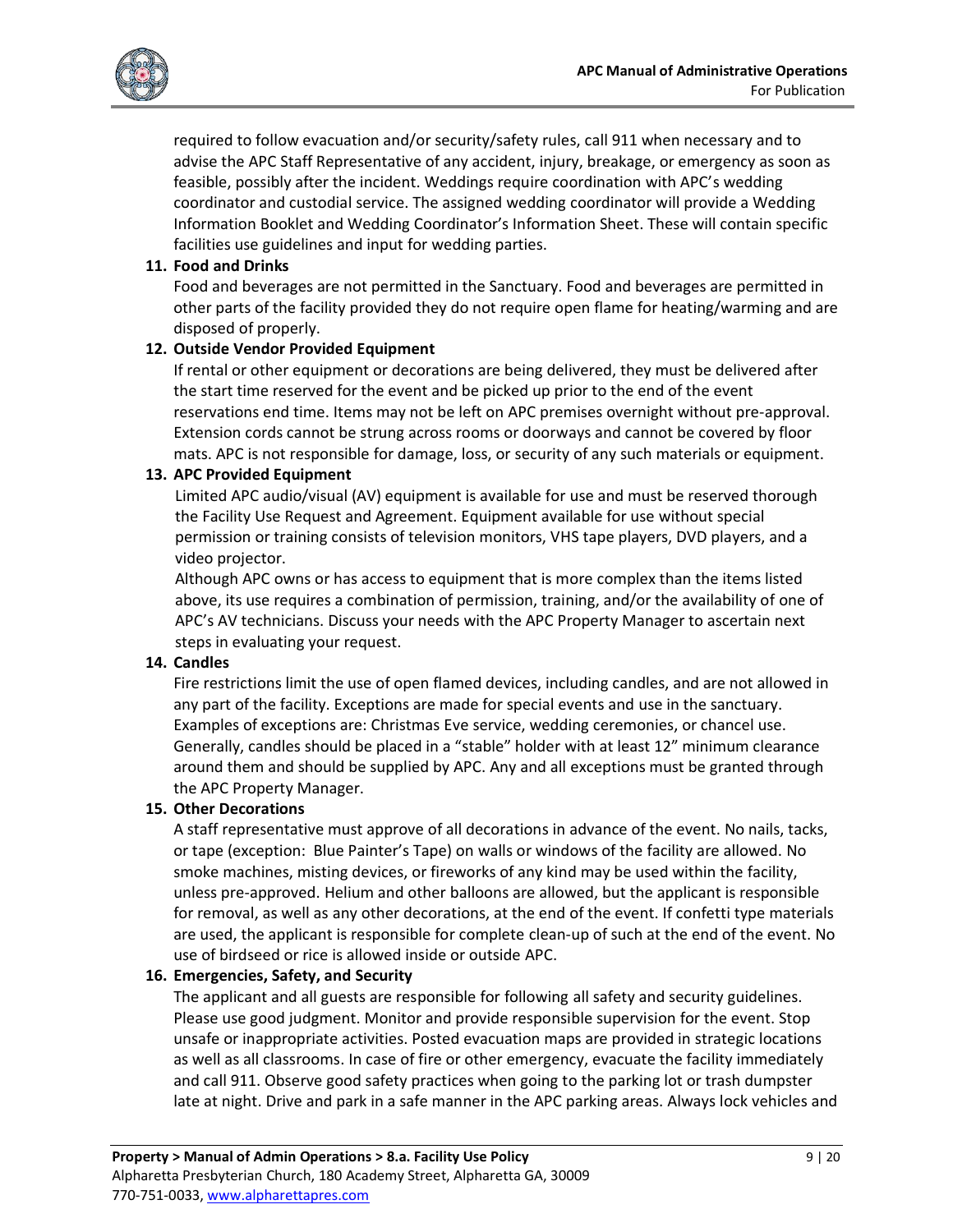

keep valuables out-of-sight. If you observe a security concern, notify the church office or staff representative, or if there is immediate danger or an urgent situation, call the police. Applicant is responsible for any and all injuries and/or illnesses resulting from any aspect of the event.

## **17. Damages**

The applicant is responsible for all damage resulting from any function, including the facility, building, breakage, damage to kitchen appliances, dishes, glassware, childcare facilities and equipment, or any other equipment (sound, projector, etc.). All such breakage or damage is required to be reported to the staff representative and church office. Cost of damages billed to the applicant shall be the actual or estimated cost of replacement or repair.

### **18. Animals**

Animals and pets are not allowed on the church premises, except for disability assistance animals, unless a request is made directly to and approved by the APC Property Manager. Request and approval MUST be in writing. Email is an acceptable form of communication.

### **19. Parking Lot**

APC accepts no responsibility for the loss of or damage to vehicles on APC grounds or for loss or damage to accessories or contents. Illegally parked vehicles may be towed at the owner's expense and the fees for any vehicle towed will be solely the owner's responsibility. APC does not provide exclusive use of the APC parking lot. This includes weddings and memorials.

#### **20. Designated Area**

Organizations are restricted to the area of the church approved for use. They may not roam or use other areas without prior approval.

#### **21. Setup and Teardown**

The setup of facilities and teardown of the room(s) are the responsibility of the group requesting the room(s). If furniture needs to be moved, only APC staff can approve movement of furniture and/or equipment. **No** moveable walls may be moved by anyone except the Property Manager or his designee. All trash or debris should be deposited in the trash receptacle in the area reserved with the exception of Fellowship Hall where all trash should be collected and deposited in the outside dumpster.

### **22. Supervision of Minors**

Children in attendance must be under the control of their parents or adults at all times and are not permitted to roam freely on church property. All children's or youth activities will be supervised by a minimum of two (2) adults over the age of 21.

#### **23. Publicity and Promotions**

Outside groups may not list Alpharetta Presbyterian Church as a "co-host" or "partner" for meetings or events held on church property without prior approval by the Session. Outside groups may not distribute flyers or affix promotional posters to any wall or door throughout the facility/property. Any brochures, flyers, posters or other promotional materials must be given to the APC Director of Communications who will post or distribute to the congregation at his/her discretion. The user with the approval of the Session must handle the sale of admission tickets to the event and church staff must approve all postings for the event.

### **24. Kitchen Use**

Use of the APC kitchen is permitted with the following conditions:

- No unsupervised minors are allowed in the kitchen at any time.
- All dishes are to be washed, dried, and put away.
- No sharp knives are to be left in soaking tubs or on counters. Always clean and return sharp knives to their respective storage locations.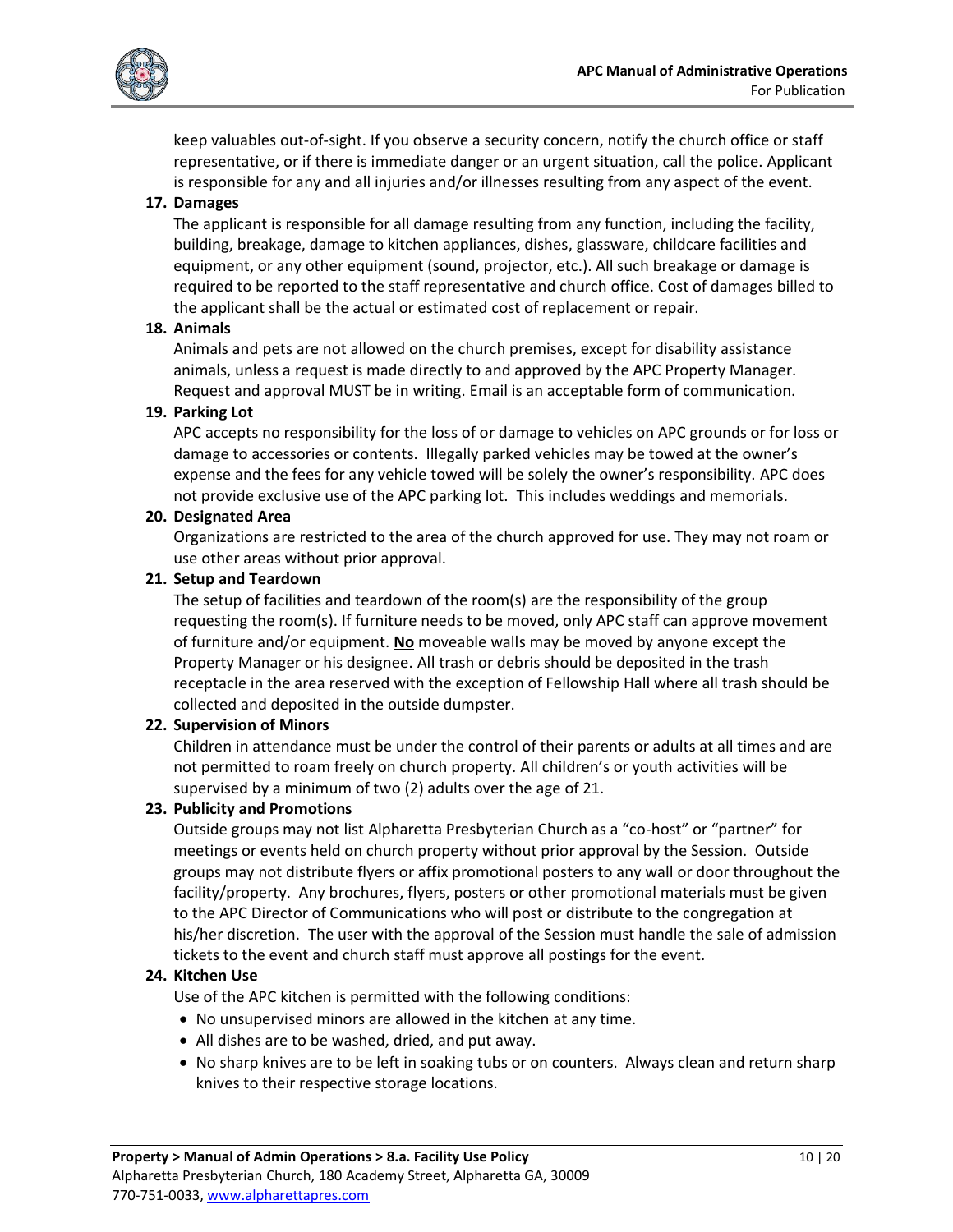

- All surfaces including counter, stove, sinks, and dining/serving/prep tables are to be cleaned with available supplies.
- Leftovers are not to be left in the refrigerator unless labeled and notification sent to the Kitchen Coordinator that they are in the walk-in refrigerator.
- All garbage is to be removed to the dumpster outside.
- All stoves, ovens, and other appliances must be operated in accordance with posted instructions and turned off properly.
- Kitchen floors are to be left free of food crumbs and sticky spots.
- Fellowship Hall flooring can be cleaned with the broom and dustpan available in the kitchen.
- If cloth tablecloths and napkins are used, place soiled ones in a large black bag, close bag, and label bag indicating soiled tablecloths and napkins for washing.
- All tables, chairs, and serving tables are to be cleaned by the applicant.
- Any outside catering service must be pre-approved as part of the application process and must be indicated on the *Facility Use Request and Agreement*. They must also provide a copy of proof of Bodily Injury and Property Damage liability insurance.
- No alcoholic beverages are permitted.
- Certain Kitchen equipment is available for offsite use by APC members but must be checked out by the Kitchen Coordinator.
- Kitchen disposable supplies (napkins, plates, cups, silverware) are not available for use except for Sunday Morning Breakfasts, Fourth Sunday lunch and other specific church approved receptions or dinners. Groups within the church otherwise must supply their own items for use during their events.
- The last person using the kitchen for the day is responsible for turning off and shutting down the kitchen (also applies to usage for a particular activity or event). There is a checklist posted in the kitchen listing all of the things that should be checked and turned off.

### **25. Heating and Air Conditioning**

Heating and air conditioning is controlled with digital, programmed thermostats. They are preprogrammed by the APC Property Manager based on the time of year and facility use throughout the week. Thermostats should not be changed from their pre-programmed settings.

### **26. Playground Usage**

There are three playgrounds on APC property – two Day School playgrounds and the primary Christian Education building playground. The primary playgrounds may be used only under the supervision of two adults. APC is not responsible for any injuries resulting from the use of the playground.

### **27. Closing Checklist**

The applicant will be given a building condition checklist to be completed after use of the facility. Failure to leave the facility in satisfactory condition will result in losing the privilege to use the facility in the future and may result in additional cleaning fees.

# <span id="page-10-0"></span>**I. APC Parking Lot Guidelines**

### General Information

• The APC parking lot is one-way (turn right upon entering the parking lot and continue around the facility to park or exit)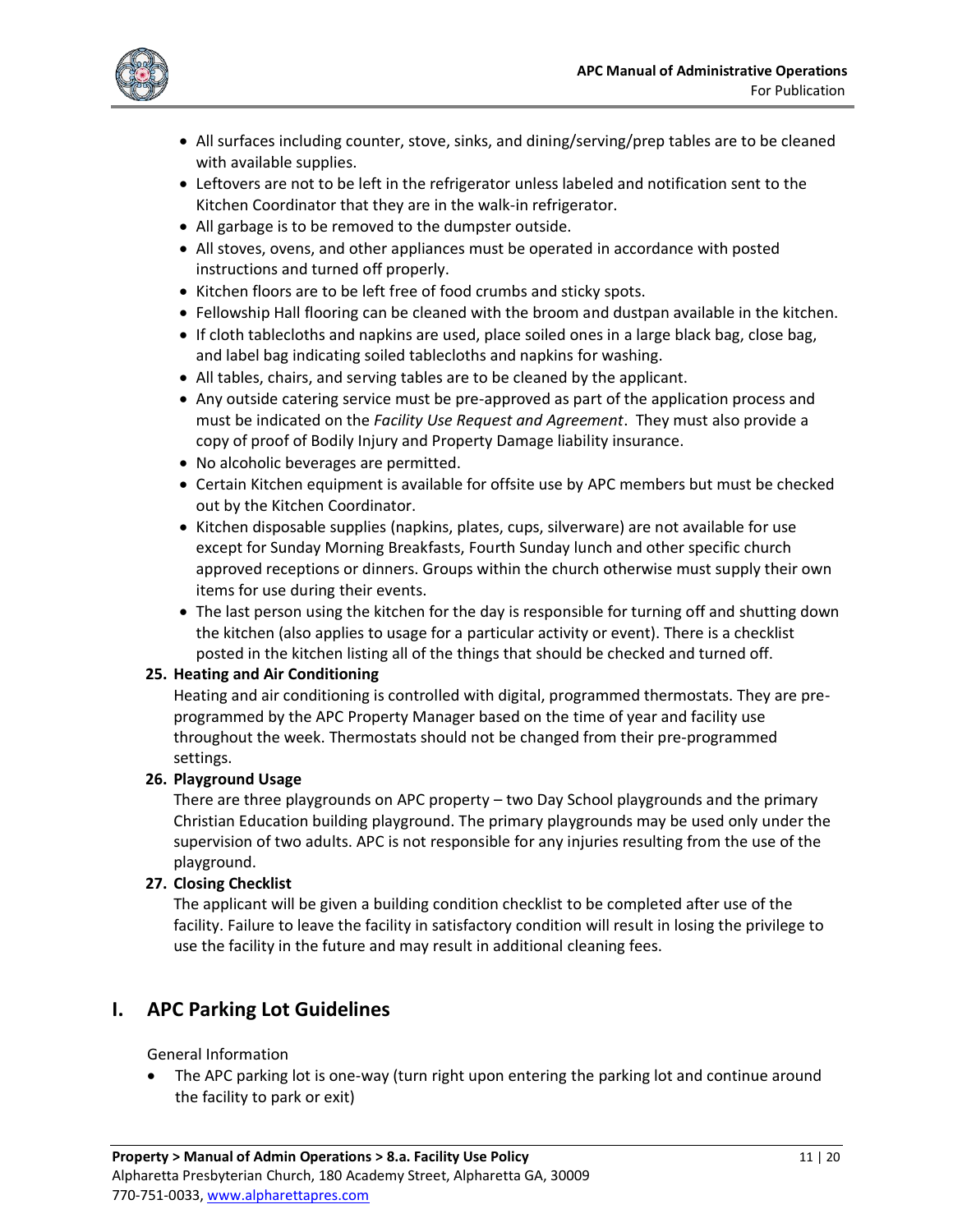

- Please observe the 10MPH speed limit and be aware of pedestrians/children
- Park in designated areas only, observing handicap and other restrictions
- The parking lot is for use by church members/functions and approved events held at APC
- Overnight parking is not permitted unless secured with the Property Manager through the church office
- APC assumes no responsibility for loss or damage to vehicles on APC property
- Vehicles not in compliance will be given a written warning and/or towed at the owner's expense.

Fundraising and Special Events

- An APC organization may utilize the parking lot during an Alpharetta City Center event in order to raise funds through per vehicle donations with the approval of the Property Committee. For example, youth group mission trip, Scout group fundraiser.
- Estate sales or other major events being held near APC may request parking in the church lot accompanied by event publicity and/or shuttle service with the permission of the APC Property Manager.

Neighborhood Overflow Parking (East of Main, Academy Park or other)

- Overflow parking is allowed in the APC parking lot for East of Main/other nearby residents and guests in the designated area (along the East of Main fence line on the west side of the property)
- A Parking Permit is required and must be obtained through the church office
- No overnight parking is permitted
- For convenience, an access gate is located in the fence between APC and East of Main
- To request a parking permit, contact the church office at 770-751-0033. Office hours are Monday – Thursday 9am-4pm, Friday 9am-1pm.

# <span id="page-11-0"></span>**J. Facility Use Application Process**

APC has full discretion in prioritizing groups for use of the facility. Any permit to use church property is revocable and non-transferable, and APC has the discretion to reject any application or cancel any permit. All parties interested in scheduling an event at APC must complete an Application Package that includes the following items:

- 1. Facility Use Request and Agreement
- 2. Certificate of Liability and Property Damage insurance coverage
- 3. Acknowledgement and agreement of the Child and Youth Safety Policy (required only when children under the age of 18 are present without a parent

The applicant's package must be submitted to the church office a minimum of 2 weeks prior to the event and all applications are tentative until approved. The appropriate church staff will meet with the applicant to review conditions of church usage, expectations, and needs for the event, and to understand room setup/cleanup requirements. A schedule of fees for building usage, custodial, childcare and/or technical service, and other financial commitments necessary for the event, will be given to the applicant at that time.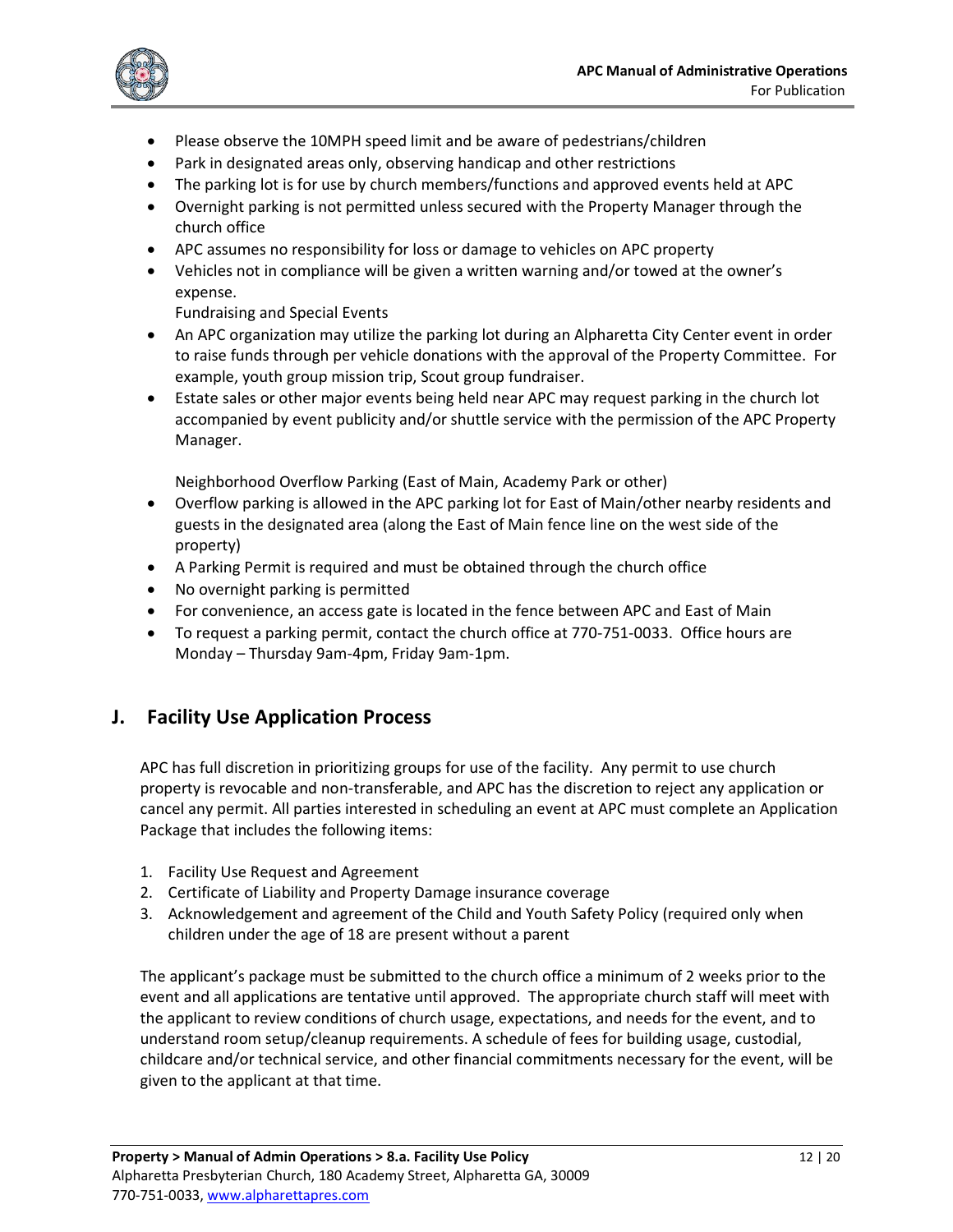

# <span id="page-12-0"></span>**K. Fee Schedule**

Groups or organizations seeking use of APC facilities will be assessed a fee and all usage fees are to be paid through the APC church office. The appropriate fees must be paid in full when the event is confirmed by the church and placed on the calendar. There is a cancellation fee of 50% that is not refundable if notification of cancellation is within one week of the event. Cancellations prior to one week before the event will be refunded in full. Members are defined as active APC members as indicated on the church's active/inactive member roll.

### **GENERAL FACILITY FEES ARE AS FOLLOWS:**

| Room                    | Member** | Non-Member              |  |
|-------------------------|----------|-------------------------|--|
| Sanctuary               | None     | \$500/2 hours           |  |
| Fellowship Hall         | None     | \$150/hour              |  |
| Gym                     | None     | \$200/day or \$100/hour |  |
| <b>Adult Classrooms</b> | None     | \$50/hour               |  |

 \*\**Non-Profit Use Only. Members who wish to use the facilities for an activity that is For-Profit must get both Property Committee and Session approval. A fee will be determined if/when approval is granted.*

#### **ADDITIONAL CUSTODIAL FEES**

The Facility Fees above cover normal and customary custodial services. They do not include custodial services for kitchen cleanup (see applicants responsibilities in Section H – Kitchen Use #24) or excessive cleaning of other facilities. In the event that excess cleanup is required, the applicant may be assessed additional custodial fees as listed below.

| Weeknight $(M-TH)$ | Custodial Fees \$30/hour |
|--------------------|--------------------------|
| Weekend $(F-SU)$   | Custodial Fees \$45/hour |

### **AUDIO/VISUAL FEES**

A/V technician for member or non-member events \$50 per technician per hour **NOTE:** All A/V technician services are contingent upon technician availability.

**CHILDCARE FEES** (minimum of 2 workers must be employed)

Childcare workers for member and non-member events is \$15 per hour per worker with a 4 hour minimum. The form for requesting childcare can be found on the APC Documents Library under the "About Us" heading on the APC website at [www.alpharettapres.com.](http://www.alpharettapres.com/)

### **SANCTUARY HOST FEE**

Outside groups using the sanctuary will be asked to pay for a Sanctuary Host Weeknight (M-TH) Sanctuary Host Fee \$30/hour Weekend (F-SU) Sanctuary Host Fee \$45/hour

### **WEDDING FACILITY FEES**

For the most up-to-date information, please refer to the APC website at [www.alpharettapres.com,](http://www.alpharettapres.com/) select the tab "About Us" and click "Facility Use / Weddings".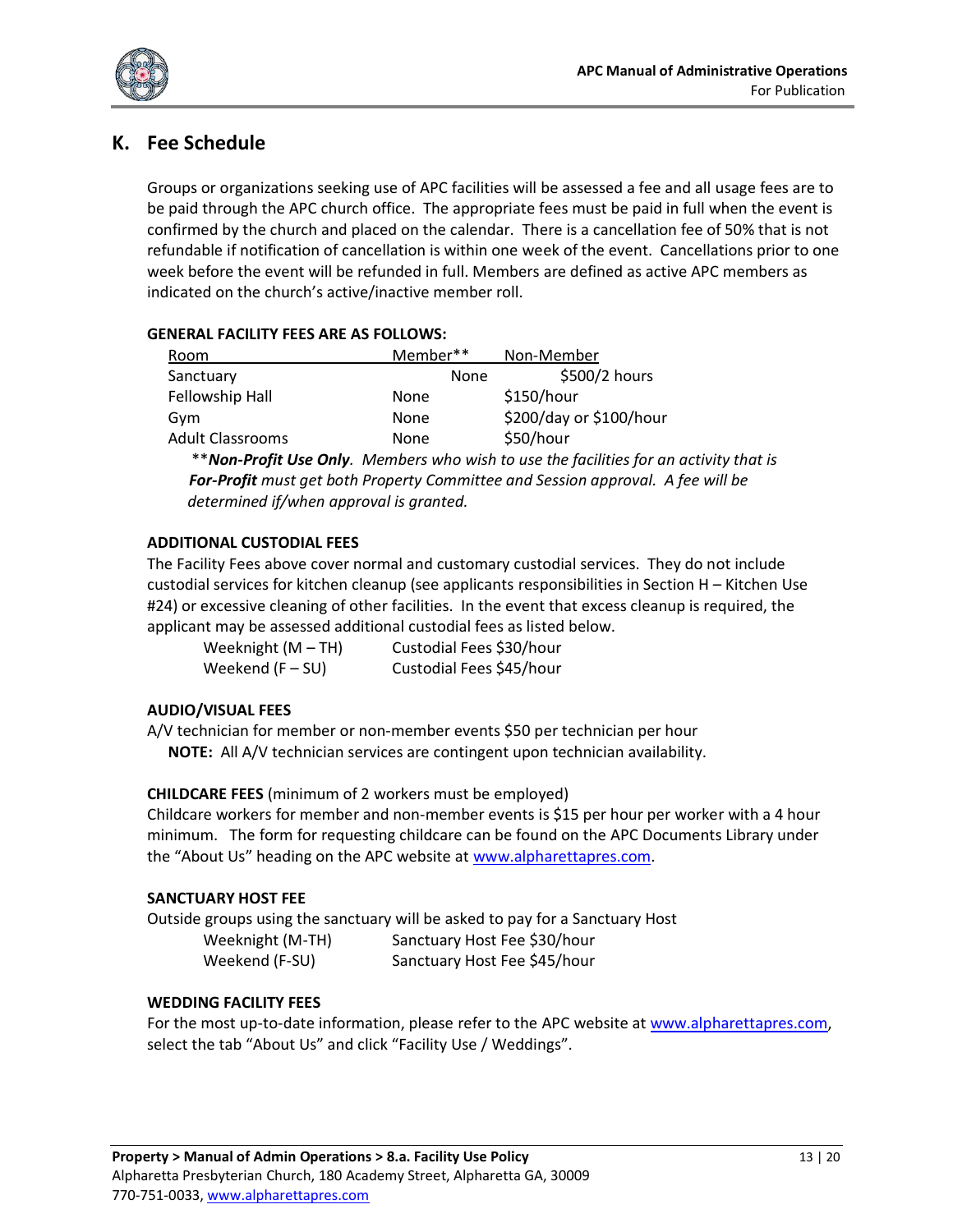

# <span id="page-13-0"></span>**Appendix A – Facility Use Request and Agreement**

|                        | ALPHARETTA PRESBYTERIAN CHURCH<br><b>PROPERTY USAGE REQUEST</b>  |                                                                                                                | Make sure you have a card<br>key to access the building!                                                                                                                                                                                                                                                                                                                                                                                                                                                                                                    |
|------------------------|------------------------------------------------------------------|----------------------------------------------------------------------------------------------------------------|-------------------------------------------------------------------------------------------------------------------------------------------------------------------------------------------------------------------------------------------------------------------------------------------------------------------------------------------------------------------------------------------------------------------------------------------------------------------------------------------------------------------------------------------------------------|
|                        |                                                                  | Organization's Name and the company of the company of the company of the company of the company of the company |                                                                                                                                                                                                                                                                                                                                                                                                                                                                                                                                                             |
| <b>Mailing Address</b> | For non-APC groups and organizations:                            | Is your group covered by insurance? Yes   Please attach current certificate.                                   | $\blacksquare$ No                                                                                                                                                                                                                                                                                                                                                                                                                                                                                                                                           |
|                        |                                                                  | Is this group sponsored by Alpharetta Presbyterian Church? Yes I No                                            |                                                                                                                                                                                                                                                                                                                                                                                                                                                                                                                                                             |
|                        |                                                                  |                                                                                                                | Number of people involved entering the state of the Room requested and the state of the state of the state of the state of the state of the state of the state of the state of the state of the state of the state of the stat                                                                                                                                                                                                                                                                                                                              |
|                        |                                                                  |                                                                                                                |                                                                                                                                                                                                                                                                                                                                                                                                                                                                                                                                                             |
|                        | Childcare Needed? Yes   No                                       |                                                                                                                | Children or Youth participating in event? Yes   No                                                                                                                                                                                                                                                                                                                                                                                                                                                                                                          |
|                        | Equipment required (i.e. tables, chairs, A/V, etc.) Yes   No     |                                                                                                                |                                                                                                                                                                                                                                                                                                                                                                                                                                                                                                                                                             |
| Usage: One time        | Date                                                             | <b>Time</b> Time                                                                                               |                                                                                                                                                                                                                                                                                                                                                                                                                                                                                                                                                             |
|                        | Continuous Start Date                                            |                                                                                                                | <u>End Date and Service and Service and Service and Service and Service and Service and Service and Service and S</u>                                                                                                                                                                                                                                                                                                                                                                                                                                       |
|                        | Weekly or Monthly: Day(s)                                        |                                                                                                                | the control of the control of the control of                                                                                                                                                                                                                                                                                                                                                                                                                                                                                                                |
|                        | Responsible Officer or Leader (name, telephone number and email) |                                                                                                                |                                                                                                                                                                                                                                                                                                                                                                                                                                                                                                                                                             |
|                        |                                                                  |                                                                                                                |                                                                                                                                                                                                                                                                                                                                                                                                                                                                                                                                                             |
|                        |                                                                  |                                                                                                                |                                                                                                                                                                                                                                                                                                                                                                                                                                                                                                                                                             |
|                        |                                                                  |                                                                                                                |                                                                                                                                                                                                                                                                                                                                                                                                                                                                                                                                                             |
|                        |                                                                  |                                                                                                                |                                                                                                                                                                                                                                                                                                                                                                                                                                                                                                                                                             |
|                        |                                                                  | Signature of Responsible Person                                                                                | <b>DATE</b>                                                                                                                                                                                                                                                                                                                                                                                                                                                                                                                                                 |
|                        |                                                                  |                                                                                                                | If youth and children are participating in the group and their parents are not present, all adults working with children must                                                                                                                                                                                                                                                                                                                                                                                                                               |
|                        |                                                                  | and the Director of Music. The reserving group will be required to hire an APC representative.                 | consent to APC conducting a state and national background check. The APC office will contact you for a list of adults with their<br>name and email address. They will receive an email with instructions on how to complete the background check. The background<br>check requires a fee of \$21 per person. The use of the sanctuary requires the approval of the Property Manager, the Senior Pastor,                                                                                                                                                     |
| <b>APPROVED BY</b>     |                                                                  | <b>DATE</b>                                                                                                    | <b>ROOM ASSIGNED</b>                                                                                                                                                                                                                                                                                                                                                                                                                                                                                                                                        |
|                        | agree to indemnify and hold APC harmless from any such claims.   | Fax to (770) 751-0873 or email office@alpharettapres.com                                                       | Alpharetta Presbyterian Church reserves the right to relocate or reschedule this activity should a church activity, deemed urgent by<br>the Session or Property Trustees, take precedence over this activity. Should this occur, every effort will be made to accommodate your<br>activity in another part of the building on the same date and without disruption to the above group activity. The groups using the<br>building assume total responsibility for any claims, property damage, or personal injury resulting from the use of the building and |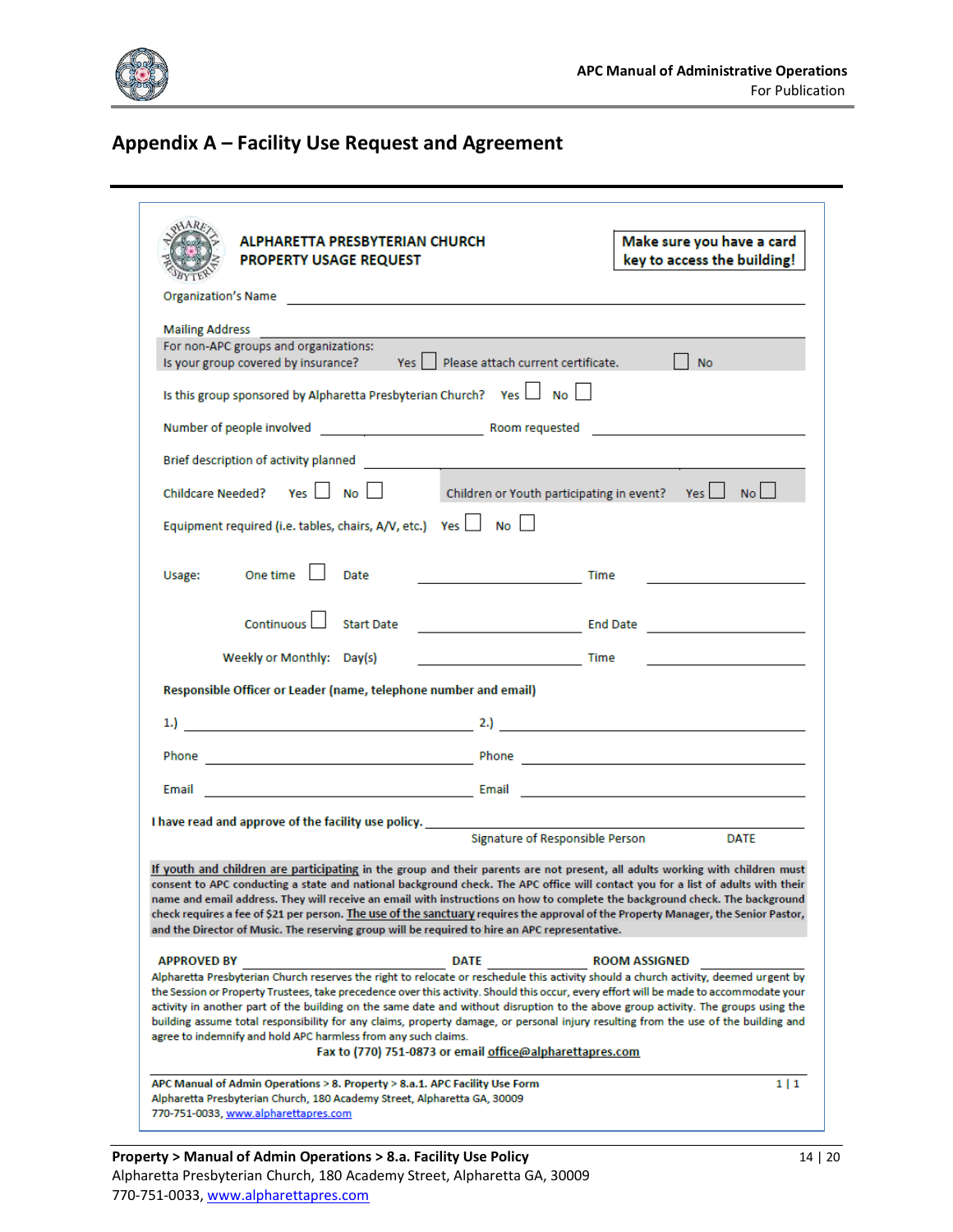

# <span id="page-14-0"></span>**Appendix B – Child and Youth Safety Policy for outside Groups (Section V)**

Child and Youth Safety Policy for Outside Groups Child and Youth Safety Policy for Outside Groups Alpharetta Presbyterian Church, Alpharetta, Georgia (Appendix C of the Child and Youth Safety Policy) Revised and Approved by Session on May 23, 2019.

#### **I. PURPOSE:**

APC seeks to provide a safe and caring environment for our children and youth to gather, serve, learn and grow. This policy is designed to protect children and youth in our community from emotional, verbal, sexual or physical abuse. By creating norms and procedures regarding child safety, this policy also seeks to protect the adults who work with youth.

#### **II. DEFINITIONS:**

Sexual Abuse and Exploitation of Children: The PCUSA's Book of Order defines sexual abuse as " . . . sexual conduct [with] any person under eighteen years of age or without the mental capacity to consent." (D-10.0401c) This includes the use or coercion of any child to engage in, or to assist in, any sexual conduct (or simulation for the purpose of producing a visual depiction) including (but not limited to) molestation, rape, indecent exposure, the viewing of pornographic materials, and the specific acts listed in Georgia Annotated Code 19-7-5(b).

Sexual Harassment: This includes unwelcome sexual advance, request for sexual favors, or other verbal, visual or physical conduct of a sexual nature. This includes unwelcome sexual jokes, innuendo, unwelcome or inappropriate touching or display of sexual images that insult, degrade or sexually exploit others. Presumed Consent: The assertion that a particular act is between consenting adults. Presumed Consent does not apply in relationships where there is a disparity of power, such as those between a minister and a parishioner or an adult with a minor child.

Physical Abuse: This includes (but is not limited to) non-accidental punching, beating, kicking, biting, burning, shaking, throwing, stabbing, choking, hitting (with a hand or object) and unnecessarily restraining or neglecting a child. APC considers such contact physical abuse even if the child sustains no injuries, or the adult never intended injury. Corporal punishment is never tolerated at APC; this includes physical discipline such as paddling or spanking.

Emotional and Verbal Abuse: This includes (but is not limited to) belittling, insulting, rejecting, teasing, bullying, and unreasonable demands beyond a child's capabilities. Such actions threaten a child's psychological development, and APC considers them emotional abuse even if there is no observable change in the child's behavior, mood, response or cognition.

#### **III. OUTSIDE GROUPS USING THE FACILITIES**

As part of the "APC Property Usage Request" application, an outside group/organization leader must read and agree to abide by these essential features of the church safety policy. Please sign and return the statement below to the church property manager, Gene Casey (Gene@alpharettapres.com). Failure to do so will result in their use of the facility being revoked.

#### **IV. SAFETY POLICIES AND PROCEDURES**

#### 1. General

A. There will be two adults, age 18 and older, present when caring for or leading youth and/or children on church property. These two adults must successfully complete a state and national background check. The office assistant shall keep this information in a locked file.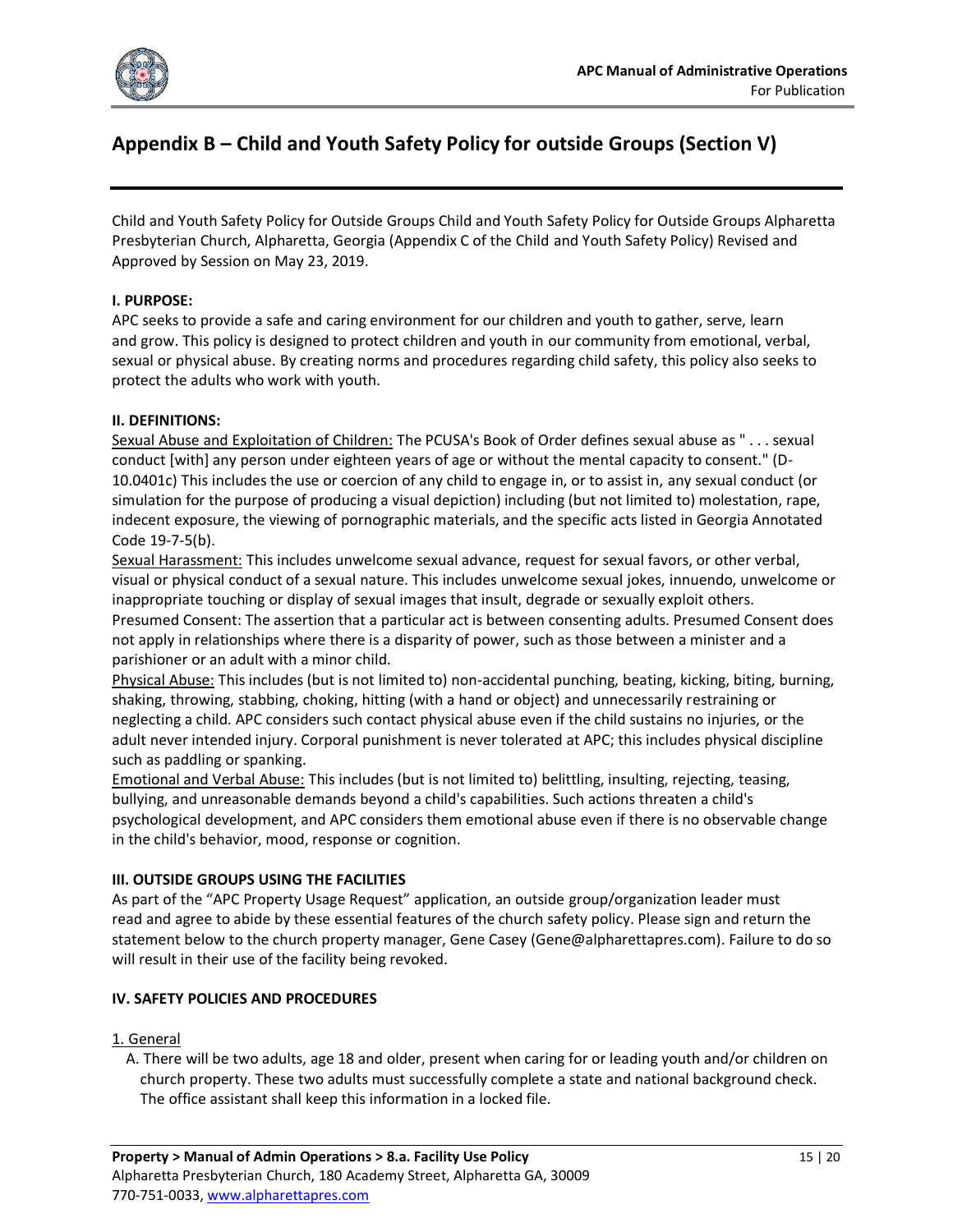

- B. An adult should never be alone with children/youth (under the age of 18).
- C. If a child is at APC for counseling and is meeting one-on-one with the counselor, the child's parent/guardian must remain at APC. They cannot drop off their child and leave. Seating is available in the hallway outside the counseling room (211).
- D. All classroom and meeting room doors will remain open or have an unobstructed glass panels.
- E. Any dangerous or broken items in the church or on its property should be reported immediately to the Church Property Manager for repair.
- F. Corporal punishment shall not be used.

#### 2. Nursery Care for Younger Children

- A. Any childcare will be provided by the APC nursery staff—no outside childcare providers may be used on site without the permission of the Director of Children's Ministry. Please contact the church office (770- 751-0033) to arrange for our nursery staff to be present during your event. (See Appendix K for Childcare Request Form.)
- B. Children in grades 5 and younger should be escorted to and from their classroom/meeting place by a parent. Children will not be released to the care of anyone except those authorized by the parent.
- C. Diaper bags, sippy cups, bottles and other personal possessions brought into the nursery should have the child's name marked on them.
- D. Any child or youth with a fever, intestinal upset, or contagious condition worse than a mild cough or runny nose should not be brought to church programs.
- E. Parents are asked to alert the care providers regarding any food allergies.

#### 3. First Aid and Fire Safety

Please note emergency exit plans in the event of fire are located inside each classroom. Weather evacuation plans are available on the church website in the document library under church procedures. First Aid kits are located in the church kitchen, at the Dayschool front desk, and in the Youth Ministry Lounge. Defibrillators (with attachments for use with children) are located on the wall outside the Church office and Youth Ministry Lounge.

#### **V. REPORTING**

Anyone who suspects or has witnessed an incident of child abuse on church property must secure the safety of the child, immediately report the incident to civil authorities-typically the Division of Family and Child Services (DFCS)-, notify the parents (if the accused is not a parent), and notify the senior pastor.

#### **VI. Agreement and Signature**

I have read and agree that in using the APC facility, our organization/event will abide by this summary of the church safety policy. I am duly authorized by the organization/event I represent to sign this agreement.

| Name(printed):              |       |  |
|-----------------------------|-------|--|
| Title/Role in Organization: |       |  |
| Signature:                  | Date: |  |

Please sign this form and fax to (770) 751-0873 or email [office@alpharettapres.com.](mailto:office@alpharettapres.com)

The "Childcare Request Form" can be found on the church website, www.alpharettapres.com, under "Documents and Forms" section at the bottom of the homepage or by contacting the church office (770-751- 0033).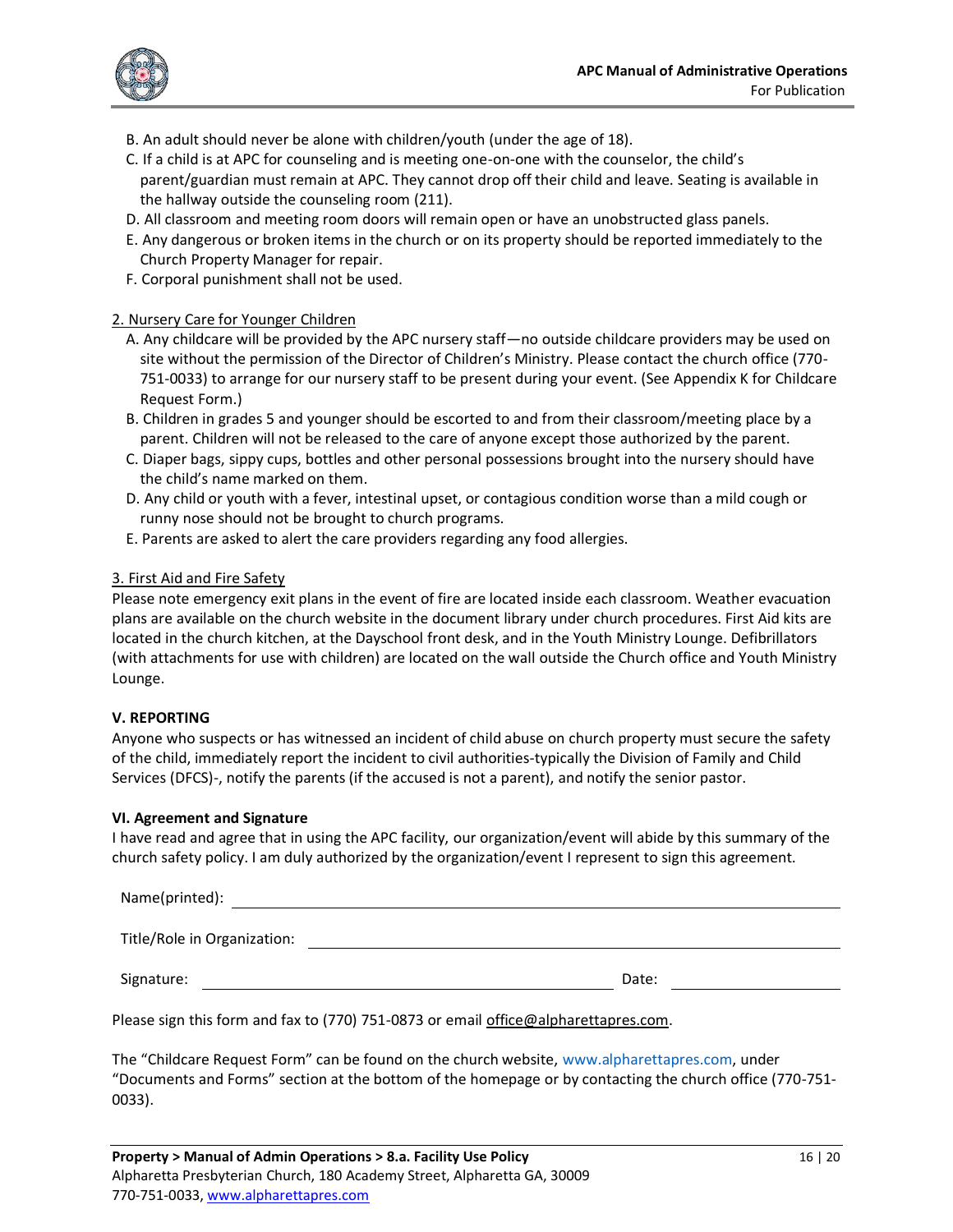

# <span id="page-16-0"></span>**Appendix C – Access Card Request Form**

|                                  | <b>ALPHARETTA PRESBYTERIAN CHURCH</b><br><b>ACCESS CARD REQUEST FORM</b> |  |  |
|----------------------------------|--------------------------------------------------------------------------|--|--|
| <b>Name</b>                      |                                                                          |  |  |
| <b>Address</b>                   |                                                                          |  |  |
| Phone                            |                                                                          |  |  |
| <b>Email</b>                     |                                                                          |  |  |
| Group                            |                                                                          |  |  |
| <b>Date of Meeting/Event</b>     |                                                                          |  |  |
| Room(s) reserved                 |                                                                          |  |  |
| If ongoing, what is frequency    |                                                                          |  |  |
| <b>Beginning time for access</b> |                                                                          |  |  |
|                                  | <b>Ending time for access</b>                                            |  |  |

Please Note: The access card belongs to Alpharetta Presbyterian Church and must be returned at the conclusion of the above event, unless the event is recurring. Internal groups, including those chartered by APC, will be issued cards based on the needs of the group. External groups will be issued up to two cards. If additional cards are requested, a \$10.00 non-refundable fee will be assessed on each additional card for external groups.

In case of a lost card, if an individual requests a replacement card, there will be a \$10.00 nonrefundable fee regardless of group status. Access cards will be deactivated upon termination of this request. The access card is not to be loaned to anyone.

By signing below, you acknowledge that you have received the access card and will accept responsibility for it.

Signature

Date Received **Date Returned**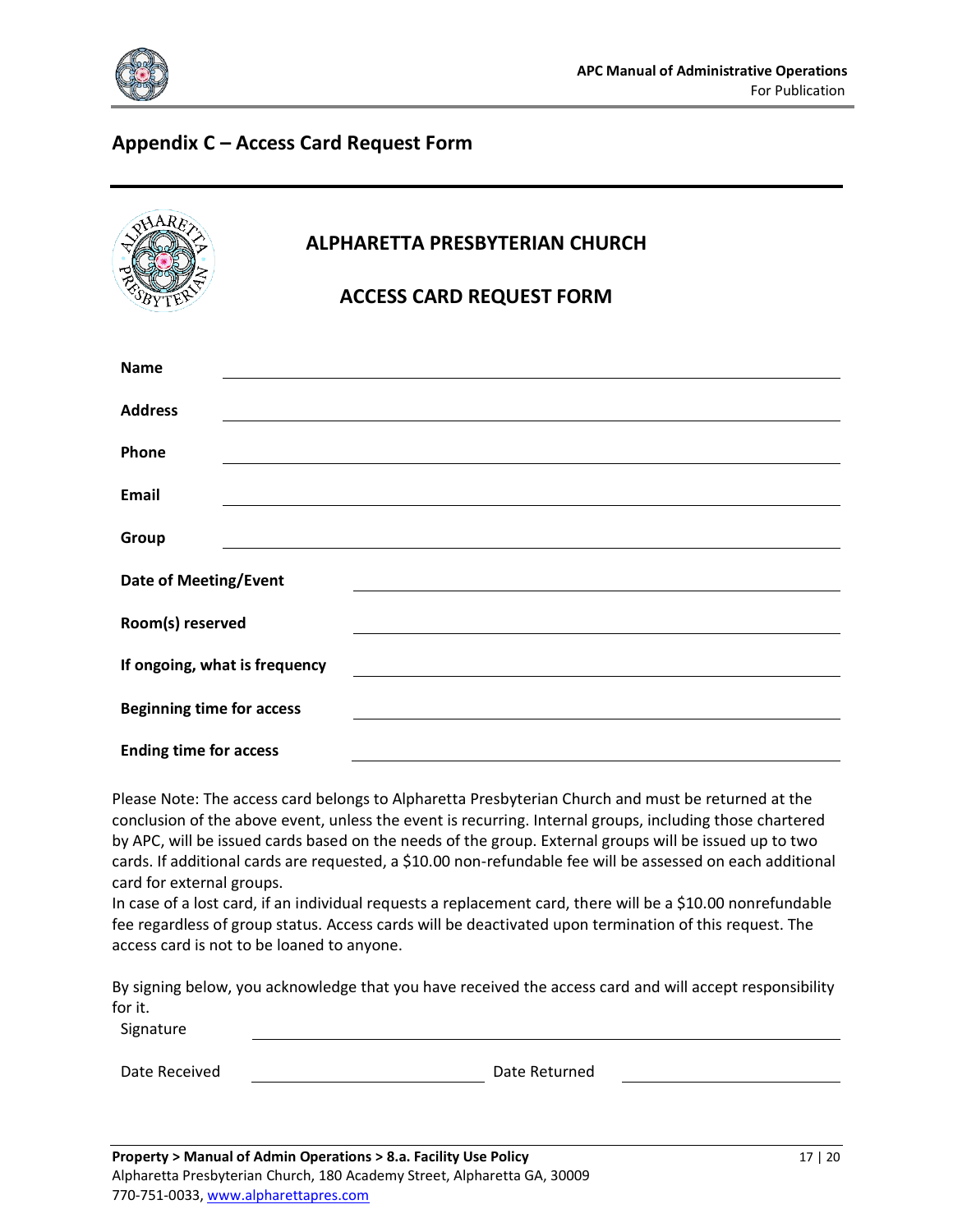

# <span id="page-17-0"></span>**Appendix D – Request Application Check List**

| <b>ALPHARETTA PRESBYTERIAN CHURCH</b><br><b>PROPERTY USAGE CHECK LIST</b> |  |  |  |
|---------------------------------------------------------------------------|--|--|--|
|                                                                           |  |  |  |
|                                                                           |  |  |  |
| <b>Facility Request</b>                                                   |  |  |  |
| Insurance Certificate Attached                                            |  |  |  |
| Diagram of Set-up Received                                                |  |  |  |
| Signed Child & Youth Safety Policy                                        |  |  |  |
| Form for Childcare                                                        |  |  |  |
|                                                                           |  |  |  |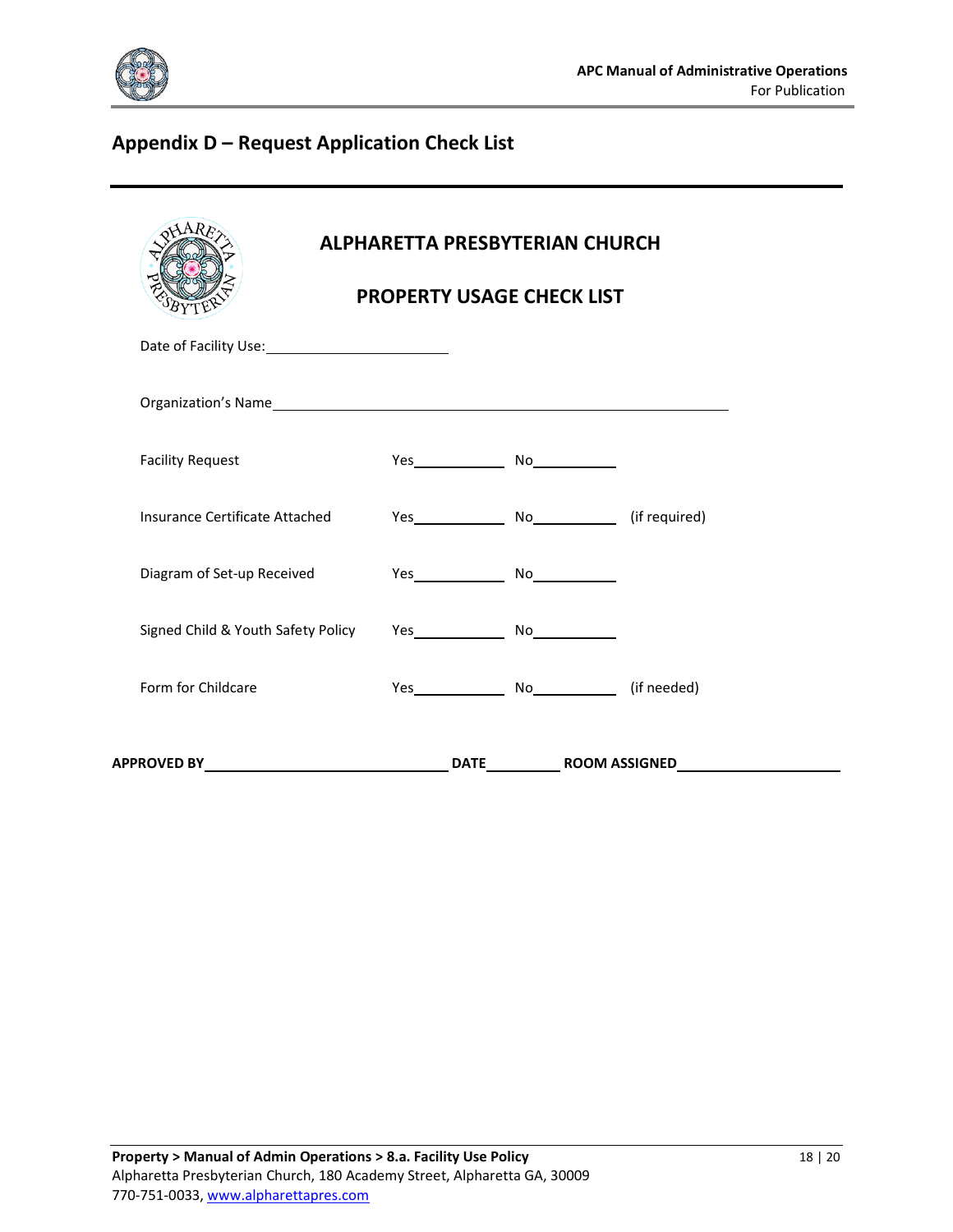

# <span id="page-18-0"></span>**Appendix E – After the Event Check List for Applicant**

|  | <b>ALPHARETTA PRESBYTERIAN CHURCH</b> |                                                                                                                                                                                                                                                                                                                                     |  |
|--|---------------------------------------|-------------------------------------------------------------------------------------------------------------------------------------------------------------------------------------------------------------------------------------------------------------------------------------------------------------------------------------|--|
|  |                                       | AFTER THE EVENT PROPERTY USAGE CHECK LIST                                                                                                                                                                                                                                                                                           |  |
|  |                                       |                                                                                                                                                                                                                                                                                                                                     |  |
|  |                                       |                                                                                                                                                                                                                                                                                                                                     |  |
|  |                                       |                                                                                                                                                                                                                                                                                                                                     |  |
|  |                                       |                                                                                                                                                                                                                                                                                                                                     |  |
|  |                                       | Please use this list to guide you in your effort to return the facility used by your group to the<br>a collection of the distribution of the market and the collection of the distribution of the collection of the distribution of the collection of the collection of the collection of the collection of the collection of the c |  |

condition in which you found it. We hope you found it suited to your use; we appreciate your help in keeping it fit for the next user. The APC Property Committee requests that prior to leaving, you review the checklist below.

- 1. Clean area of debris, spills, and paper
- 2. Restrooms neat
- 3. Room(s) in neat order
- 4. Windows locked
- **EXECUTE:** 5. Lights turned off
- 6. Doors lock AND checked

In the event that doors are not locked or cannot be locked, please call (770) 751-0033 to notify the church during office hours or if after hours, contact Gene Casey, APC Property Manager, at (770) 298-6631.